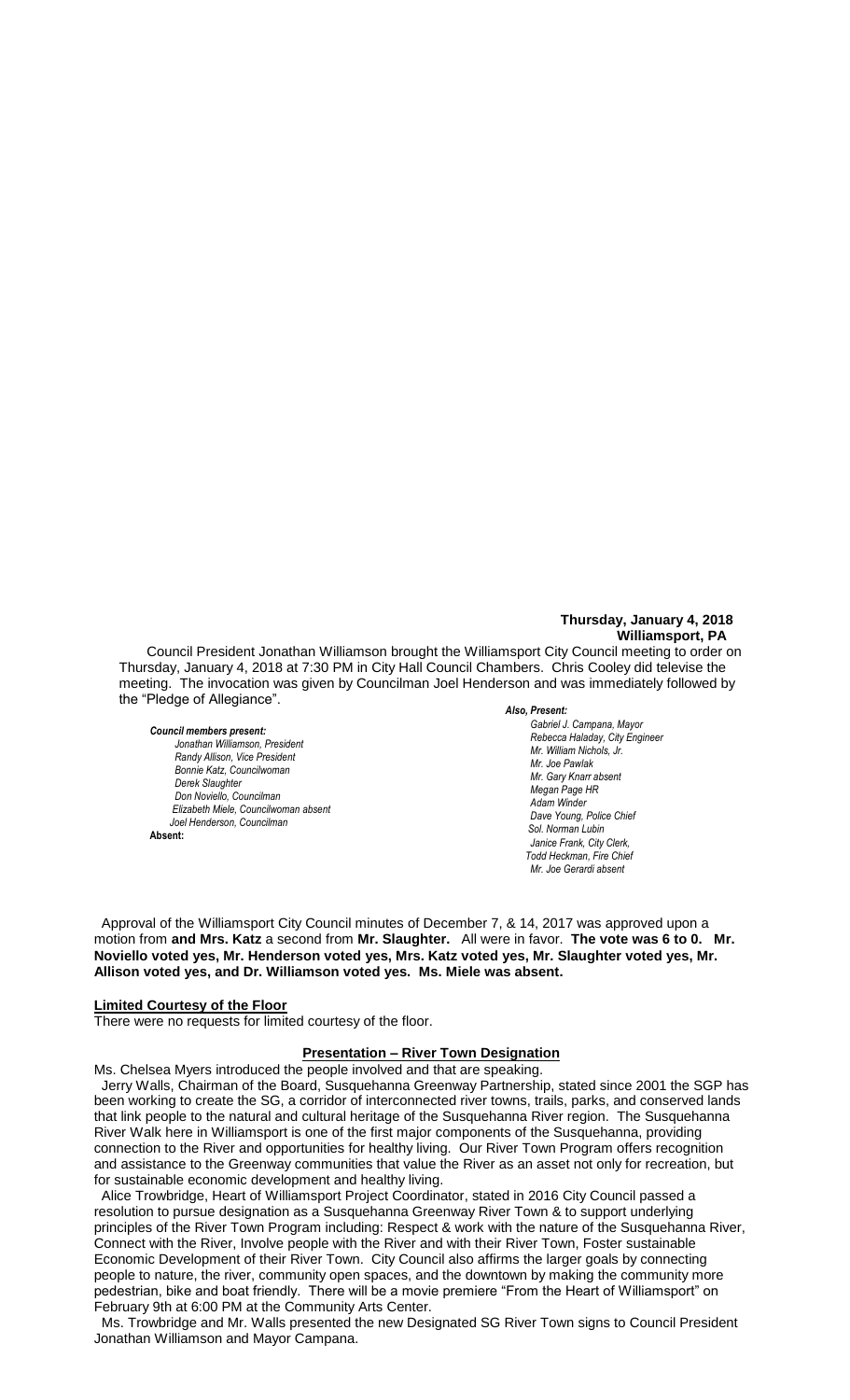Dr. Williamson thanked everyone for putting this together and working so hard with the Administration,

City Council and the citizens. He stated the City is a better place for all your hard work. Mrs. Katz stated she wanted to thank everyone and she knows that everyone put a lot of time and effort and their heart and soul into the community. She mentioned Judy Oliniski who was present and noted what she does with the community. There is so much that people don't understand and realize what she has brought to the table for at least 20 years. There are times when we don't thank you all enough.

 Mr. Allison said he is also thankful am pleased to see that there is a plan to move forward over the next six months and develop ideas and feels it is going to be a fruitful exercise. There is a lot of good things that are going on behind the scenes in the city that we will bear the fruit of later on. He stated the River is a big part of our lives, and many years ago it was a main place of recreation.

Dr. Williamson thanked everyone again stated that we are blessed to have that River out there.

# **Public Hearing – Inter-municipal Liquor License Transfer – 1431 High St. EZ-Mart**

#### Dr. Williamson declared the public hearing open.

Mr. Lubin stated the city received an application from a local business that desires to transfer a liquor license from Lewis Township to the City of Williamsport. The property is the E-Z Mart at the corner of High St. and Wildwood Boulevard. Under the liquor code, the cities are required to approve the transfer MS it finds that it could have an adverse effect on their health, welfare, morals of that community or its residents. The owners of the business are here and they can explain what they're going to be doing.

 (name of inaudible)………Manager of the High St. EZ-Mart. A year or so ago the laws have changed to allow convenient stores to retail alcoholic beverages, and license we like to transfer is an R license, our focus will be on package beverages, and beer.

 Dr. Williamson stated his understanding was that for establishments like this that they would also be able to be required to make it available to drink beer on-site.

The Manager answered it is company policy and they will have a two drink minimum.

Mrs. Katz had a concern about security and cameras and how this will complement the area.

 The manager said that all employees are trained and certified and we will make sure that beverages will not be available to underage people. There are security cameras. He stated he understood that his reputation is on the line.

Dr. Williamson asked if there was anyone who would like to speak in favor of this. There was no one.

Dr. Williamson asked was anyone who would like to speak against this. There was no one.

Dr. Williamson asked for a motion to close the public hearing.

**Mr. Allison made the motion and it was seconded by Mr. Henderson.**

Dr. Williamson asked for a vote to close the public hearing.

**The public hearing was closed by a vote of 6 to 0.**

**Mr. Noviello voted yes, Mr. Henderson voted yes, Mrs. Katz voted yes, Mr. Slaughter voted yes, Mr. Allison voted yes and Dr. Williamson voted yes. Ms. Miele was absent.**

# **Resolution #8727**

**Resolution to Approve Transfer of Liquor License**

The City Clerk read the resolution.

Dr. Williamson asked for a motion to approve the resolution.

**Mr. Slaughter made the motion and it was seconded by Mrs. Katz.**

Dr. Williamson asked if there were any comments or questions. Hearing none he asked for a vote.

**The resolution was carried with six yes roll call votes. The vote was 6 to 0.**

**Mr. Noviello voted yes, Mr. Henderson voted yes, Mrs. Katz voted yes, Mr. Slaughter voted yes, Mr. Allison voted yes and Dr. Williamson voted yes. Ms. Miele was absent.**

# **Resolution #8728**

# **Resolution to Approve Legal Services with Solicitor**

The City Clerk read the resolution.

Dr. Williamson asked for a motion to approve the resolution.

**Mrs. Katz made the motion and it was seconded by Mr. Henderson.**

 Mr. Lubin stated this agreement is exactly the same as last years except for a slight increase in the salary line item. It was reviewed by the finance committee.

 Mr. Allison stated we reviewed this as well as the next resolution for the assistant solicitor. This is a pretty much standard boilerplate agreement that we had every year. There was only a little discussion and we passed it to the full body of Council with a positive recommendation.

Dr. Williamson asked for a vote on the resolution.

**The resolution was carried with six yes roll call votes. The vote was 6 to 0.**

**Mr. Noviello voted yes, Mr. Henderson voted yes, Mrs. Katz voted yes, Mr. Slaughter voted yes, Mr. Allison voted yes and Dr. Williamson voted yes. Ms. Miele was absent.**

# **Resolution #8729**

# **Resolution to Approve Legal Services with Asst. Solicitor**

The City Clerk read the resolution.

Dr. Williamson asked for a motion to approve the resolution.

**Mrs. Katz made the motion and it was seconded by Mr. Slaughter.**

Mr. Allison stated he had nothing further to add from Finance committee.

Dr. Williamson asked her vote on the resolution.

**The resolution was carried with six yes roll call votes. The vote was 6 to 0.**

**Mr. Noviello voted yes, Mr. Henderson voted yes, Mrs. Katz voted yes, Mr. Slaughter voted yes, Mr. Allison voted yes and Dr. Williamson voted yes. Ms. Miele was absent.**

# **Resolution #8730**

**Resolution to Approve Collective Bargaining Agreement between the City of Williamsport, & Williamsport Streets, Parks & Flood Control, Employees, AFSCME Local 2674, District Council** 

# **86, AFL-CIO**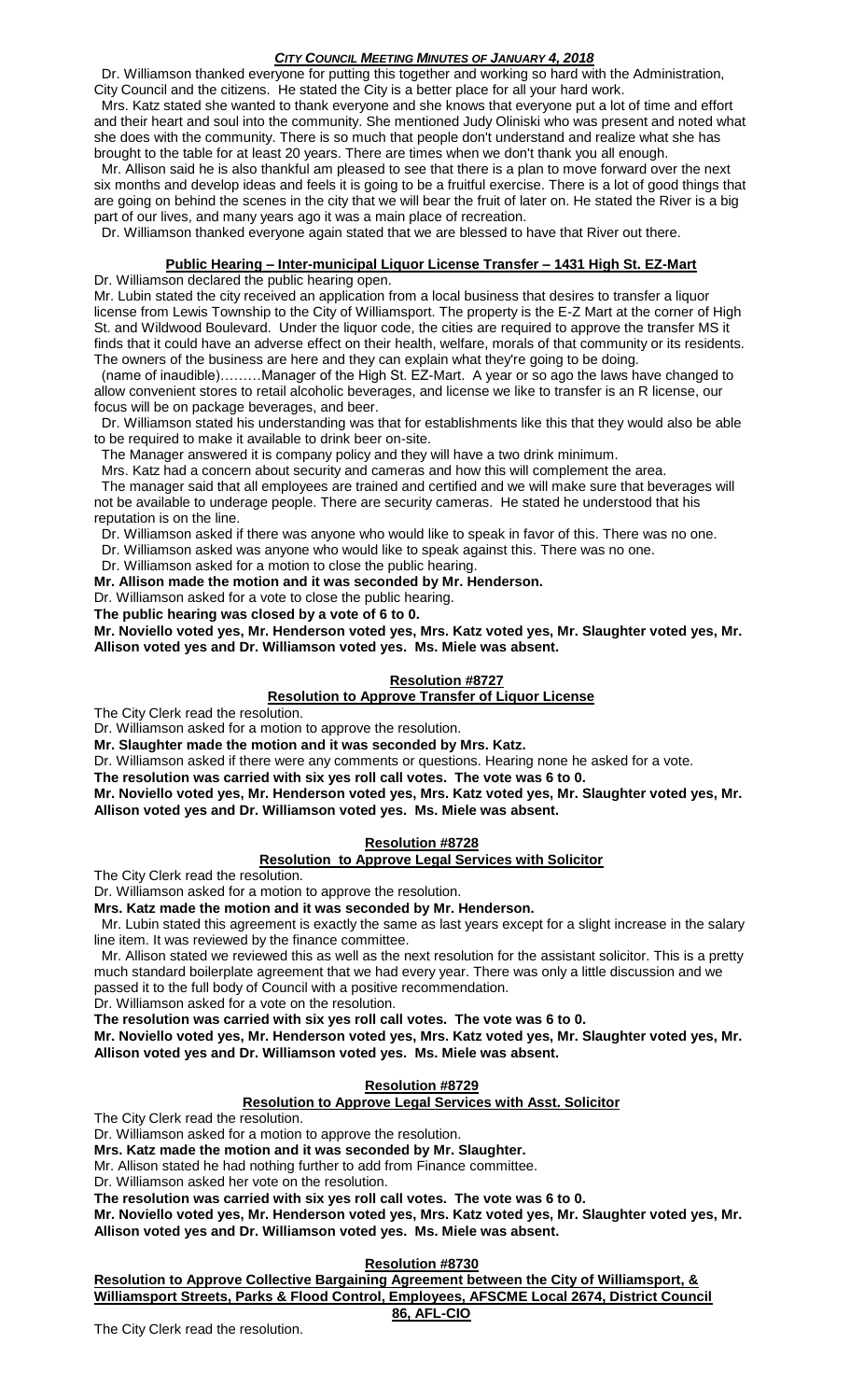Dr. Williamson asked for a motion and a second on the resolution.

**Mr. Allison made the motion and it was seconded by Mrs. Katz.** Mayor Campana stated before you, you have a resolution that is truly historic and I would like to applaud the team in negotiating, led by Megan, Bill Nichols, Dave Smith, and Adam on our team and also for the Streets and Parks union. This is truly historic because I think all of us have been speaking about this for a long time, legacy costs. This contract definitely addresses healthcare and pensions as well. It definitely discusses contributions in regards to healthcare and also a hybrid pension plan that was created by Mr. Nichols. It will be the second union that will be involved in the hybrid pension plan, the first union is the City

Hall union. Ms. Megan Page stated, this resolution to authorize the City of Williamsport to execute a contract with the Williamsport Streets, Parks & Flood Control employees. The contract ended on December 31, 2017, and the proposed amendment would include a four-year contract effective January 1, 2018 and running through December 31, 2021. To highlight a few other provisions, a main point that the administration was pushing was the employee cost-sharing health insurance which we were successful in getting. This affects both current and newly hired employees. Since we value the service and dedication of our current employees a tier structure was developed to award those with service to the City. The percentage of employee contributions will be determined on a 10-year tier structure based on the amount of service, years they had with the city based on January 2018. Another success was the hybrid pension plan will be for new employees starting after January 1 of 2018 and thereafter. In order to get some of the main driving points, we did have to bend in other areas. The wage increases or respective years are, 2 1/2%, 2%, 3%, to 3 1/2%. We anticipated 2019 to be a bit of a rough year and we were successful in getting a 2% wage increase for that year. We also did a revision for the new hire paperwork rest in schedule for the first two years of employment. Currently it is 80%, 90% and then 100%, and we have moved it to 90%, 95% and that 100%. This allows us to stay competitive in the market and the pool from more qualified applicants. We will see that there is an increase in the longevity payments. The five year increments have doubled for those early years and additional increments were added for senior and long-term employees. The previous contract at 24 years of service in terms longevity. She continued to explain an article on safety and job prescription lenses so we have allowed our members to purchase a pair of safety lenses because we do value our employees. They must meet the American National safety standards. Another article added was the family and medical leave of absence. This does follow the federal leave act. Another increase was for life insurance for active members only. It was \$25,000 and we are proposing \$35,000. This was reviewed by the Finance Committee.

 Mayor Campana also wanted to add an extra thanks to Joe Pawlak, and wanted to add that himself and Department heads and At Will employees will participate and be engaged in the same type of health care participation as this contract. If that is something that other elected officials would like to do, you are more than welcome.

 Dr. Williamson asked what is the best mechanism, for elected officials to participate in the healthcare? Is that an individual decision?

 Mr. Lubin replied it is an individual decision, you cannot just reduce it, however the next year it will be established. That could be placed in there.

 Dr. Williamson stated he will follow the HR department more formally and stated he will be coming to see her stating it is the right thing to do and he hopes his colleagues will join him, and he asked her to ask the Controller and the Treas. aware so they may participate as well.

 Mr. Allison stated we did review this at Finance committee and went through the changes. We did ask for dollar figures and we will be given them from Finance Dept. We did talk about article 4, and added a sentence that states it is agreed that is the right and responsibility of management to establish new jobs classifications or eliminate existing classifications and establish the pay rate for such classification. There were a lot of things that were common practices but it never been talked about, some of those things are taking care of so it keeps them from ever becoming cloudy. And in 2018 and 2019, there will be no layoffs for this bargaining unit. He continued to explain other areas in the contract that Megan addressed, they hybrid plan and the health plan. He thanked the union for all their help. Finance did forward this to the full body Council with a positive recommendation.

 Mr. Henderson stated there is a lot we are given that he appreciates the focus of this contract is longterm. So we are thinking down the road, and that is very important, and we will get tools to our successors so that they will be able to work with this. He thanked everyone for the negotiations and for the sake of the long term goals he felt this was good.

 Mr. Nichols stated the hybrid pension plan is a long-term transition and hopefully with all city bargaining units, maybe at some other point in time he will have a handout to better describe what it is all about. He spoke about the defined pension contribution and how it would work. There a lot of good points to it in the most positive is it relieves the pressure on the city in terms on meeting its requirements as it relates to the MMO.

 Dr. Williamson stated 10 or 20 years ago in terms of contracts, oftentimes you would see a short term gains sacrificing a long-term future. He felt this contract reverses this in the right way, maybe we are paying a little bit more upfront, and the budget cost will be increased this year and next year, but in 10 or 20 years we are going to be better off as far as having employees sharing in the cost of premiums. There are lots of companies around the country that have changed how they had provided insurance to their employees. So overall he felt this was a good contract for the city. He asked for a vote on the resolution. **The resolution was carried with six yes roll call votes. The vote was 6 to 0.**

**Mr. Noviello voted yes, Mr. Henderson voted yes, Mrs. Katz voted yes, Mr. Slaughter voted yes, Mr. Allison voted yes and Dr. Williamson voted yes. Ms. Miele was absent.**

#### **Certificates of Appropriateness – HARB**

Item 2. McCormick Law Firm 835 West Fourth Street

> A. On the front stone building remove the existing K style gutter system and replace with 1/2 round style gutters and round downspouts, painted or finished with a color similar to the existing.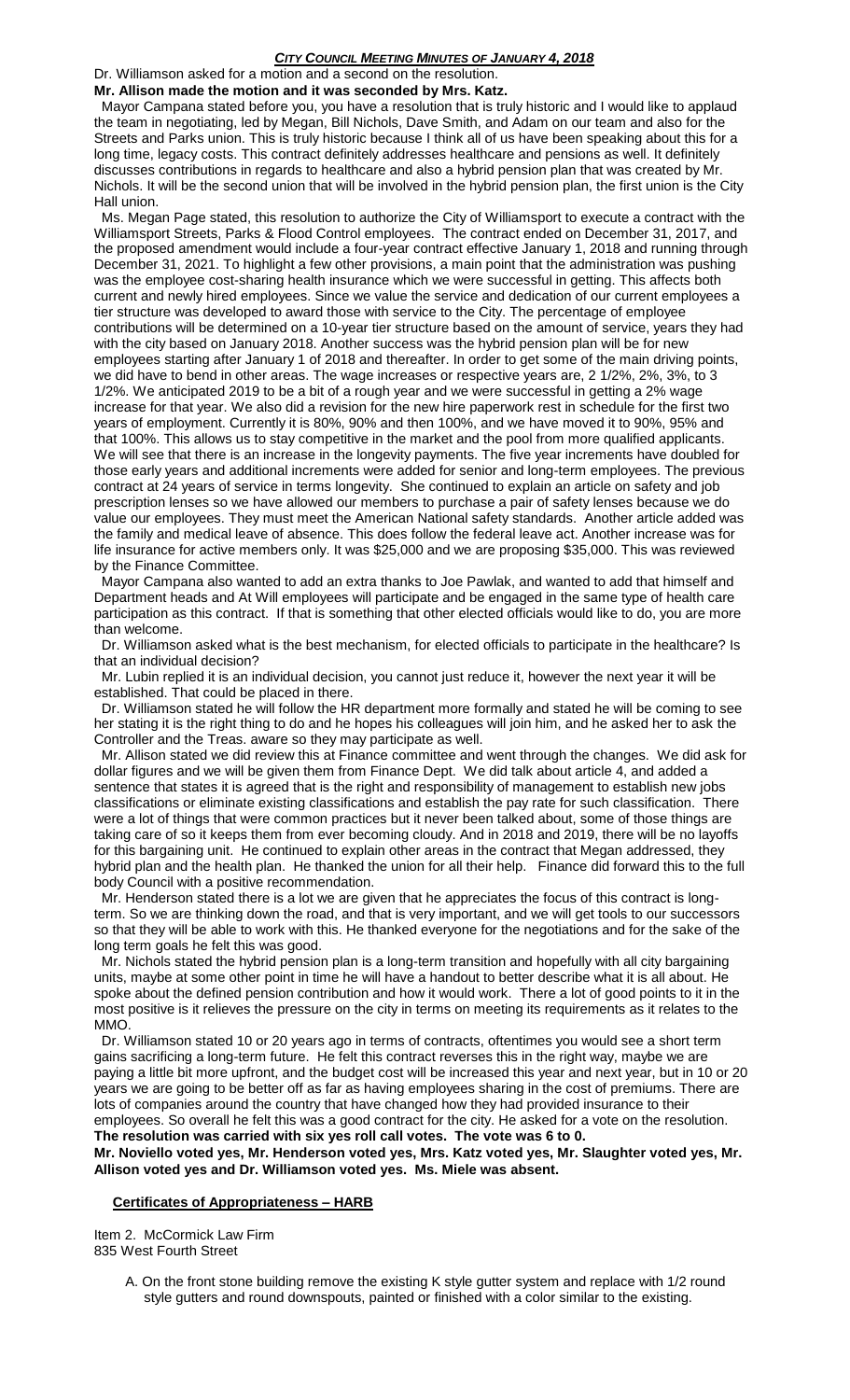B. On the rear garage/carriage house, remove the existing K style gutter system and replace with new K style OR ½ round aluminum gutters and downspouts, painted or finished with a color similar to existing.

Item 3. Douglas & Sheila Hain

935 Vine Avenue

- A. Demolish two sets of existing brick steps (front and side porches) Replace them with new pressure treated wood steps, similar size to existing, with bull nosed treads and closed risers. If needed enclose step sides with wooden framed tight weave lattice or solid wood. Paint gray to match porch deck.
- B. Install either a black pipe railing (if Codes approves) or a wood railing with tightly spaced square spindles that are not face nailed, and a double top / bottom handrail
- Dr. Williamson asked for a motion to approve the HARB Certificates of Appropriateness

**Mrs. Katz made the motion and it was seconded by Mr. Slaughter.**

Dr. Williamson asked for a vote on the certificates of appropriateness.

**The certificates of appropriateness were carried with six yes roll call votes. The vote was 6 to 0. Mr. Noviello voted yes, Mr. Henderson voted yes, Mrs. Katz voted yes, Mr. Slaughter voted yes, Mr. Allison voted yes and Dr. Williamson voted yes. Ms. Miele was absent.**

Accept for filing

Controller's Report Nov. 2017 Public Works 09/12/17 Codes Report August & Oct 2017

Dr. Williamson asked for a motion to accept these for filing.

**Mrs. Katz made the motion and it was seconded by Mr. Henderson.**

Dr. Williamson asked for a vote on the minutes.

**The minutes were accepted for filing with six yes roll call votes. The vote was 6 to 0. Mr. Noviello voted yes, Mr. Henderson voted yes, Mrs. Katz voted yes, Mr. Slaughter voted yes, Mr.** 

**Allison voted yes and Dr. Williamson voted yes. Ms. Miele was absent.**

### Announcements

 The next regularly scheduled City Council meeting will be held on Thursday, January 18, 2018 at 7:30 PM, in City Hall Council Chambers. (**Enter through the police department at rear of building for meetings after 5:00 PM.)**

| <b>Upcoming Meetings:</b> |                                         |
|---------------------------|-----------------------------------------|
| Monday, Jan 8             | 12:00 PM Planning Commission            |
| Wednesday, Jan 10         | 4:00 PM Williamsport Charter Commission |
| Monday, Jan 15            | <b>CITY HALL CLOSED</b>                 |
| Tuesday, Jan. 16          | 12:00 PM Blighted Property              |
|                           | 6:30 PM HARB                            |
| Wednesday, Jan 17         | 4:00 PM Williamsport Charter Commission |
| Thursday, Jan. 18         | 10:00 AM Board of Health                |
|                           | 7:30 PM City Council Meeting            |
| Monday, Jan. 22           | 5:30 PM Williamsport Government Study   |
|                           |                                         |

#### Commission

No other Committees have been established at the time of this Agenda.

#### *[Meetings Held in Council Chambers Unless Otherwise Noted – [scr] = William Sechler Community*

#### *Room]*

Dr. Williamson asked for comments from members of Council.

 Dr. Williamson stated the committees have now been formed and they are in the process of scheduling the dates and times of the meetings, so be on the lookout for the new schedules. In charging the committees, one of the things that he had asked them to do was to follow up on some of the extensive discussions at budget time, regarding that thinking about finding the right balance between increasing revenues, and reducing expenses in whatever way we can identify and working with the administration. We like to do that here starting in January so we can save money and plan far ahead for the 2019 budget. So he has asked the committees to each work with the administration and in particular the Department heads to systematically work through that task identifying responsibilities, identifying personnel and how they map onto those responsibilities and better understand so that we can all figure out what makes sense so that maybe we can combine some the responsibilities and as a last resort to state where a reduction in staff might be necessary. If we do it starting now and work together, we can reduce the pain is much as possible, both to the taxpayers, and the citizens and of course to our city staff that we value and admire and would never want to do anything to damage them or their families. So only by working together in a collaborative way can we accomplish those tasks simultaneously. So while the committees should work on pieces of the equation for the next 12 months.

Dr. Williamson asked for comments from the administration.

 Mayor Campana stated he appreciates the comments in regards to next year's budget, he stated it will be a challenge but he believes that everyone is up for the task. In two weeks ago he gave the directive to all Department heads in regards to spending and capital projects, and especially in City Hall, and we are in a process of creating a list, a priority list for City Council of spending. So we will have that to you by the end of the month or early February, but we are working on it immediately so we can continue to plan for next year. We are also working on alternative ways of bringing some additional dollars into the city, so if there's any other opportunities, and I would welcome an ERC meeting, all of us could put our heads together to see if there's other ways to bring some additional monies into the city as well. I just wanted to say we are starting off the new year and we would like to start off in a positive new relationship with city Council. So he has his